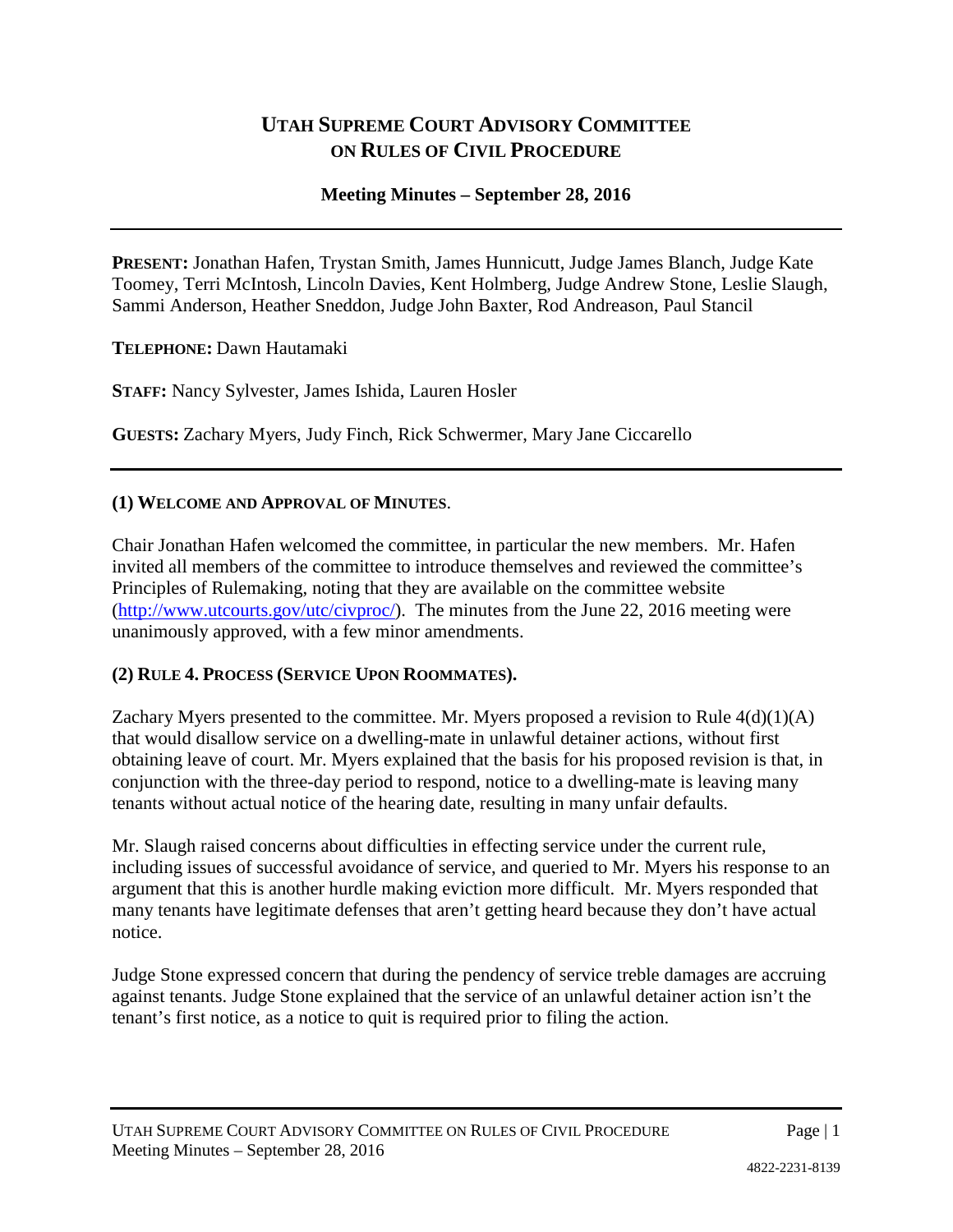Mr. Slaugh explained there are situations where service is technically legal, but ineffective for providing actual notice. He suggested the rule be amended to provide additional reassurances for actual notice in instances of short response times.

Mr. Holmberg asked about the interplay between this rule and the legislative framework. Mr. Schwermer explained the interplay between the Supreme Court's and the Legislature's rulemaking authority over procedural matters and explained the legislative process for amending a Rule of Civil Procedure. Mr. Schwermer noted that the Supreme Court recommended the committee review the proposed amendment because the issue had been previously raised to the Legislature. Mr. Schwermer suggested that even if the committee ultimately decided not to act in response to the proposed amendment, the Legislature would appreciate the committee's input on the language of the proposed amendment as the Legislature may act in the event the committee does not.

Judge Blanch questioned the prudence of substance-specific rules of service and the possibility of opening the door to modifying service rules for other specific types of actions. As an alternative, Judge Blanch proposed linking the three-day response time to a method of actual service, rather than deeming service ineffective. Mr. Slaugh proposed alternate language to allow service upon dwelling-mates "except in an action where the time for response is less than 21 days, unless leave of court is granted." Mr. Myers noted that the "unless leave of the court is granted" may be redundant.

Mr. Hunnicutt asked what other types of lawsuits the proposed rule might impact, i.e. have a response time of less than 21 days. The committee considered the applicability of the proposal to temporary restraining orders.

Mr. Hafen suggested we invite members on both sides of the issue to discuss the matter further at a future meeting; the committee concurred.

# **(3) RULE 65C. POST-CONVICTION RELIEF (RECORDS IN A CRIMINAL CASE).**

Mr. Ishida presented on behalf of the Appellate Rules Committee, requesting a change to Rule 65C to expressly make the criminal record part of the post-conviction relief ("PCRA") civil record, enabling the appellate court to review the criminal record in conjunction with a PCRA appeal. Mr. Ishida explained that sometimes in PCRA appeals the criminal record is not included. And although, as a practical matter, it is typically available upon request, the proposed amendment would obviate the need to make a specific request.

Judge Stone noted that a clarification would also be useful at the trial court level because there is some discussion about whether the criminal matter is extra-judicial in the separate, civil PCRA action. Mr. Hafen questioned whether there was any reason not to adopt this proposal, noting he didn't see any.

Judge Toomey moved to send the proposed amendment out for comment, and Mr. Andreason seconded. The motion passed unanimously.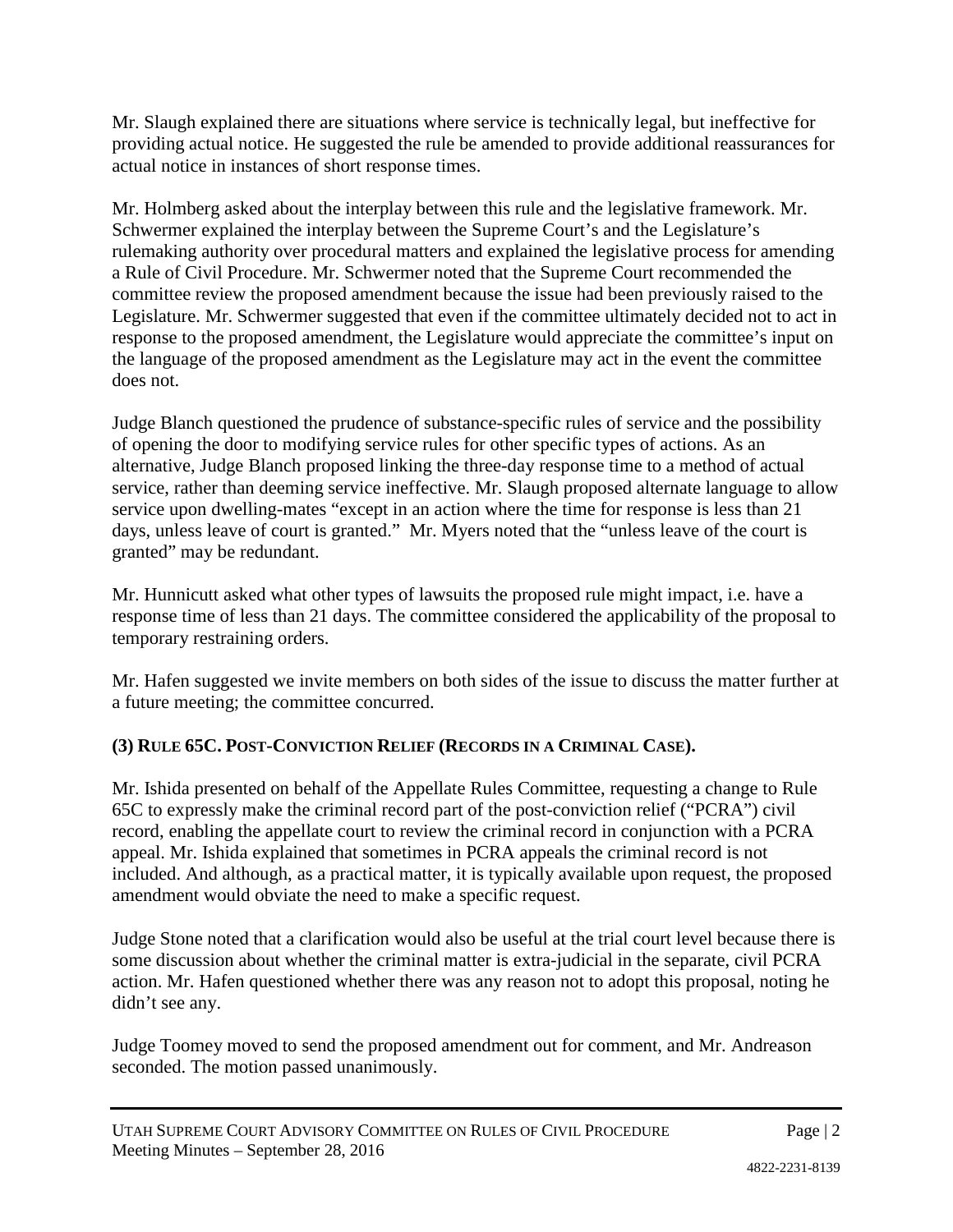## **(4) RULES 4 AND 15. FURTHER AMENDMENTS REQUESTED BY THE UTAH SUPREME COURT.**

Mr. Hafen began by explaining the process of submitting the committee's proposed amendments to the Utah Supreme Court for consideration. Ms. Sylvester explained the committee's proposed amendments to Rules 4 and 15 were presented to the Utah Supreme Court, and that the Court recommended the proposed amendments undergo further consideration by the committee. Ms. Sylvester detailed the Court's concerns about the interplay among proposed Rule 15(c), proposed Rule 4(b), and existing Rule 6(b).

The committee discussed the potential inconsistency between the "good cause" standard set forth in proposed Rule 4(b) on line 7 and the standards set forth in Rule  $6(b)(1)(A)$ -(B). Mr. Hafen proposed removing "The court may allow a longer period of time for good cause shown." in proposed Rule 4(b), and adding an advisory committee note that "Nothing in the amendment is intended to modify the applicability of Rule 6."

Mr. Andreason questioned why the "good cause" standard was a problem. The committee discussed the issue at length. In particular, there was concern that the proposed Rule 4(b) permitted the court to order a different period of time "for good cause shown" regardless of whether the request was made before or after the expiration of the 120 days, and Rule 6 would require "excusable neglect" if the request was made after the expiration of the 120 days. The prudence of such a change was discussed by the committee. The committee also discussed the relationship between proposed Rule 4(b) and proposed Rule 15(c), as well as the relationship between proposed Rule 15(c) and Rule 15(c) of the Federal Rules of Civil Procedure ("FRCP"). The committee proposed alternate language for Rule 4(b) of "unless the court orders a different period under Rule 6" with no advisory committee note. The committee further discussed whether an additional comment period was necessary as a result of this proposed change. Mr. Smith moved to adopt the language "unless the court orders a different period of time under Rule 6" and present the proposed amendment to the Supreme Court. Ms. Sneddon seconded. The motion passed unanimously.

Mr. Hafen moved back to Rule 15 and suggested the committee delay a decision on Rule 15 in order to obtain further clarification from the Supreme Court. Mr. Davies sought clarification regarding the history of Rule 15, in particular its deviation from FRCP 15. The committee also discussed the impetus for amending Rule 15—a concurring opinion by Judge Voros in the case of *Wright v. PK Transport*, 2014 UT App 93, ¶¶ 18-22. The committee questioned and discussed whether the proposed Rule 15(c) language contemplated adding a party, or just substituting or changing a party, ultimately determining that it did contemplate adding a party. The committee again noted that the proposed Rule 15(c) was identical to FRCP 15(c). Mr. Davies discussed the operation of FRCP 15(c).

Mr. Hafen recommended the committee defer any further modifications to proposed Rule 15(c) in order to discuss the proposed Rule 15(c) further with the Utah Supreme Court. The committee agreed.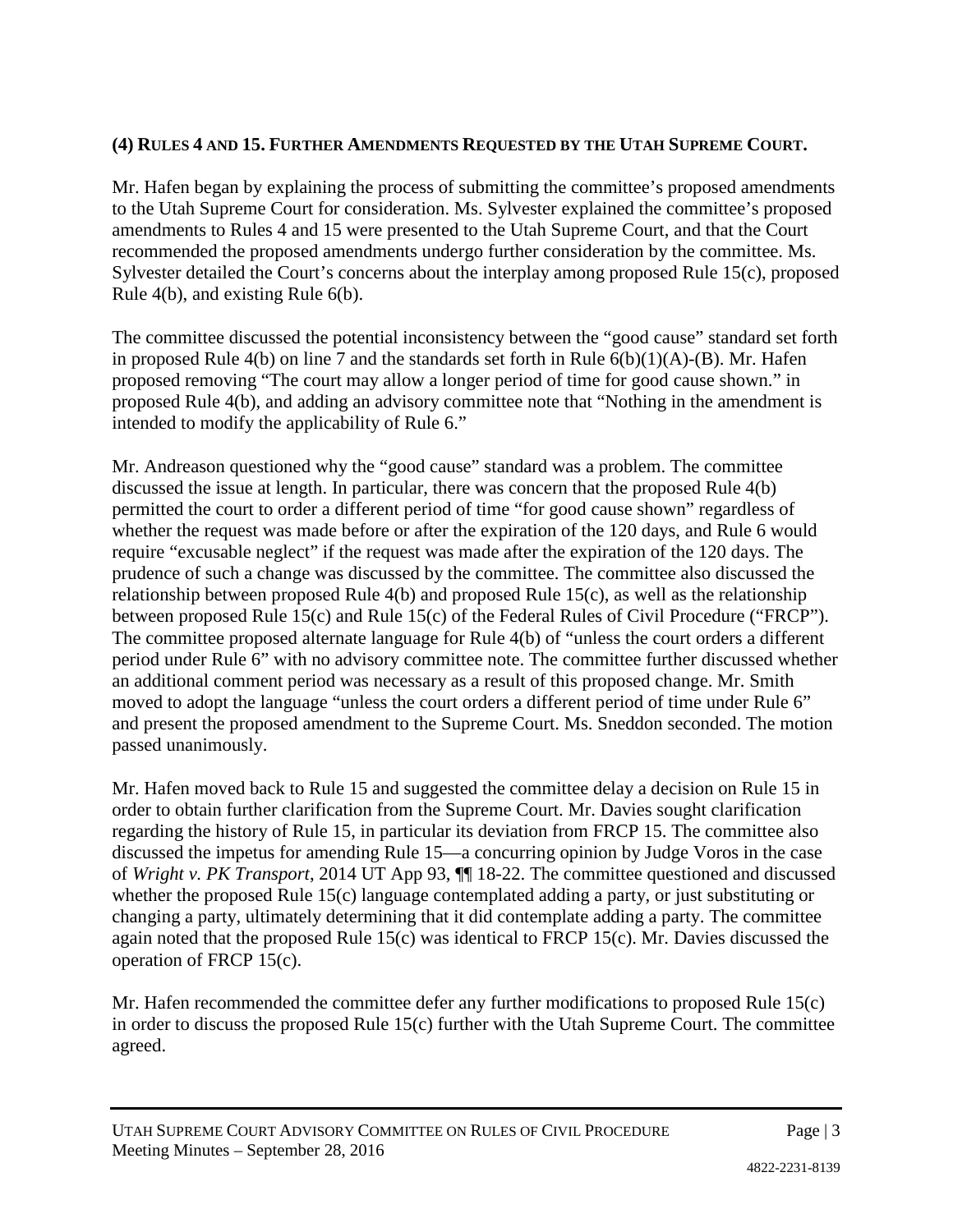### **(5) RULE 7. FILED VS. SERVED AND LIMIT ON ORDERS TO SHOW CAUSE.**

Mary Jane Ciccarello, director of the Self-Help Center of the Utah State Courts, presented to the committee on her proposed changes to Rule 7. Ms. Ciccarello discussed the large number of pro se parties utilizing our court system, in particular in eviction, divorce, and debt collection actions where there is an abundance of motion practice, and shared her concerns about the language of "filed" versus "served" in Rule 7. Ms. Ciccarello noted that because pro se plaintiffs cannot efile, they rarely receive simultaneous notice of filings the same way that attorneys do (inasmuch as all actively licensed attorneys are required to be registered for e-filing). As a result, she explained there is confusion among pro se parties about what it means to file, when service is accomplished, and the applicability of Rule  $6(c)$  in light of its "service" language, and also there are delays in receiving actual notice of filings resulting in shorter response times for pro se parties as compared to represented parties. Ms. Ciccarello also noted the inconsistency with the language of Rule 101, which states "filed and served."

Judge Blanch noted that the committee previously considered a similar proposal, but declined to recommend it to maintain predictability for the automatically generated scheduling orders. Judge Blanch stated that, notwithstanding the prior decision, since the proposal is only to change the wording of Rule 7, and for the majority of filings service occurs simultaneously with filing, he supports the proposal to protect the interests of self-represented parties.

Mr. Slaugh expressed concern about the possibility of the proposal undermining the "days are days" simplicity of the current rules by reintroducing the three-day mailing rule for filed documents and questioned whether pro se parties are really hurt by the decreased response time created by service via mail and the "filing" language.

Ms. Ciccarello responded that pro se parties are most hurt by the uncertainty of how service is accomplished under the rules, and stated that many pro se parties are not getting served with documents, don't know what date to state on a certificate of service, and don't know and can't ascertain when their responses are due (because it's not apparent from the face of the document when filing is accomplished).

The committee discussed the proposals and compared the existing and proposed rules to the federal rules. The committee further discussed whether the proposal would add or remove uncertainty for pro se parties, and whether a more appropriate solution may be to allow pro se parties to e-file.

Ms. Sylvester asked Ms. Ciccarello about her proposal for Rule 101. Ms. Ciccarello responded that she proposed that Rule 101 use only "filed" or "served," and not both as it currently does, and that the same term used in Rule 7 be used in Rule 101.

The committee also considered a proposal to amend Rule 6 to create an exception specifically for self-represented parties. Ms. Ciccarello noted that knowledge of the filing date is an additional hurdle for self-represented parties because they don't have access to the docket. The committee discussed the ongoing applicability of Rule 6(c) in light of the shift in language in the rules from